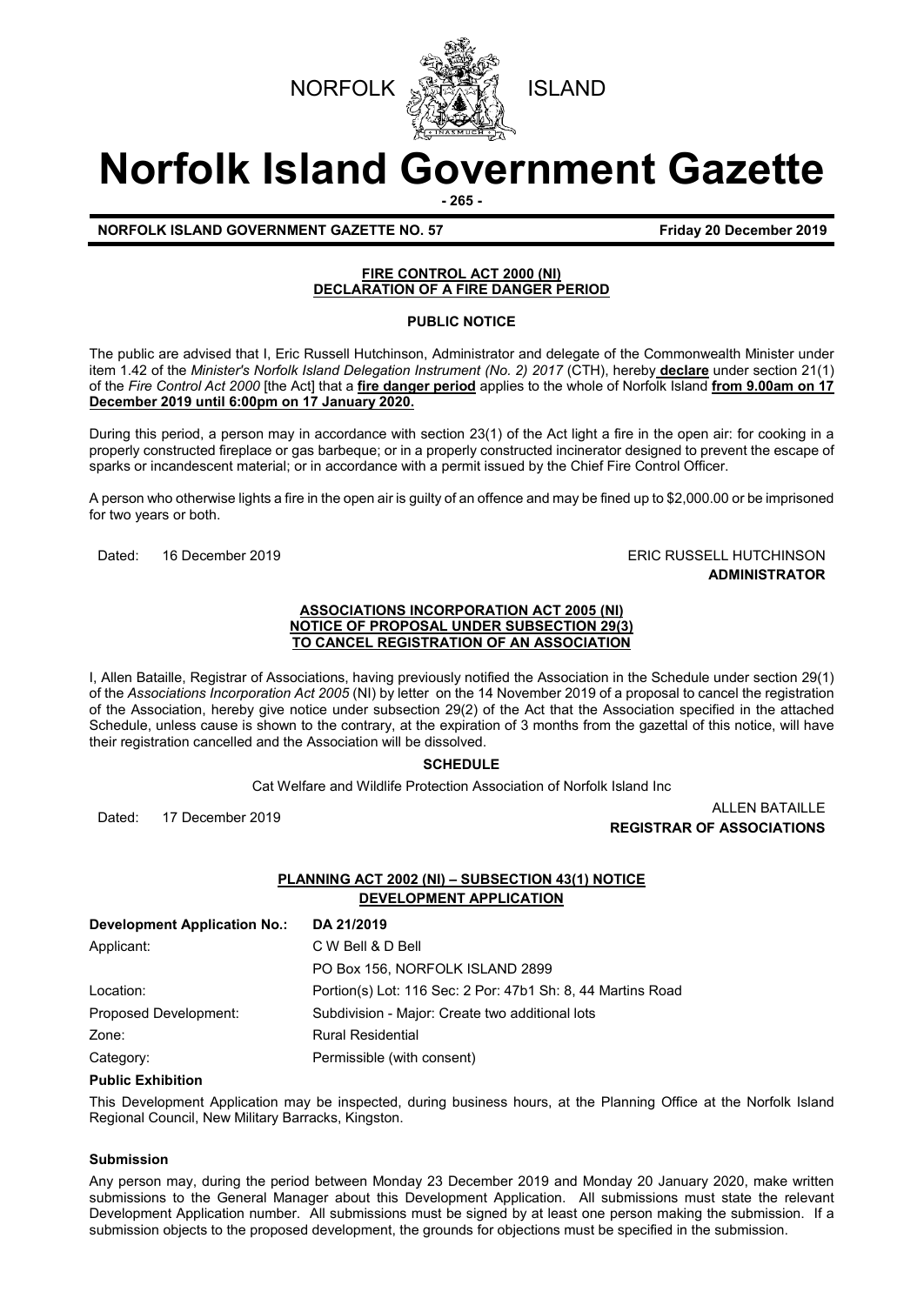#### **NORFOLK ISLAND GOVERNMENT GAZETTE NO. 57 Friday 20 December 2019**

#### **Reviewable decisions**

Decisions made on this Development Application under the *Planning Act 2002* (NI) are reviewable decisions within the meaning of subsection 78(1) of the Act.

Dated: 17 December 2019 JODIE BROWN **SENIOR STRATEGIC PLANNER** 

# **NOTICE OF INTENTION TO APPLY FOR LETTERS OF ADMINISTRATION — NO WILL COURT PROCEDURES RULES 2006**

In the Supreme Court of Norfolk Island Probate Jurisdiction.

**In the estate of** William Kenneth Green, late of Shortridge Road, Norfolk Island, deceased.

The Deputy Curator of Deceased Estates intends to apply to the Court not less than 14 days, and not more than 3 months, after the day this notice is published for letters of administration of the estate of the deceased person to be granted to the Deputy Curator of Deceased Estates.

All documents in relation to the estate may be served on me at the following address for service:

The Deputy Curator of Deceased Estates PO Box 95 New Military Barracks Kingston. NORFOLK ISLAND. 2899

Creditors of the estate are required to send particulars of their claims to the address for service.

Dated: 13 December 2019 LEANNE WEBB

## **DEPUTY CURATOR OF DECEASED ESTATES**

### **SALE OF FOOD ACT 1950 (NI) RENEWAL OF SALE OF FOOD LICENCES COMMENCING 1 JANUARY 2020**

Persons involved in the production and/or sale of food in Norfolk Island are required to hold a license under the *Sale of Food Act 1950* (NI) [the Act].

All Sale of Food (SOF) licences expire on 31 December of the year in which they were issued regardless of when a licence is issued within that particular year. New applications by purchasers of businesses or renewal applications by business owners who already hold a SOF license must be lodged in writing in the prescribed 'Form A', together with payment of the full applicable licence fee at the Norfolk Island Regional Council Customer Care Branch before 31 December 2019.

Applications forms are available for download at [www.norfolkisland.gov.nf](http://www.norfolkisland.gov.nf/) or can be collected at Customer Care.

Fees are as follows:

- Application fee \$380.00
- Renewal fee \$185.00

## Dated: 13 December 2019 PETER WILSON **TEAM LEADER WASTE AND ENVIRONMENT**

# **SLAUGHTERING ACT 1913 (NI) RENEWAL OF SLAUGHTERHOUSE LICENCES COMMENCING 1 JANUARY 2020**

In accordance with the provisions of the *Slaughtering Act 1913* (NI), all slaughterhouse licences remain in force until 31 December of the year in which the licence is issued. Application forms are available for download at [www.norfolkisland.gov.nf](http://www.norfolkisland.gov.nf/) or can be collected at Customer Care. Renewal payments can be made at Customer Care.

Fees are as follows:

- Application fee \$380.00
- Renewal fee \$380.00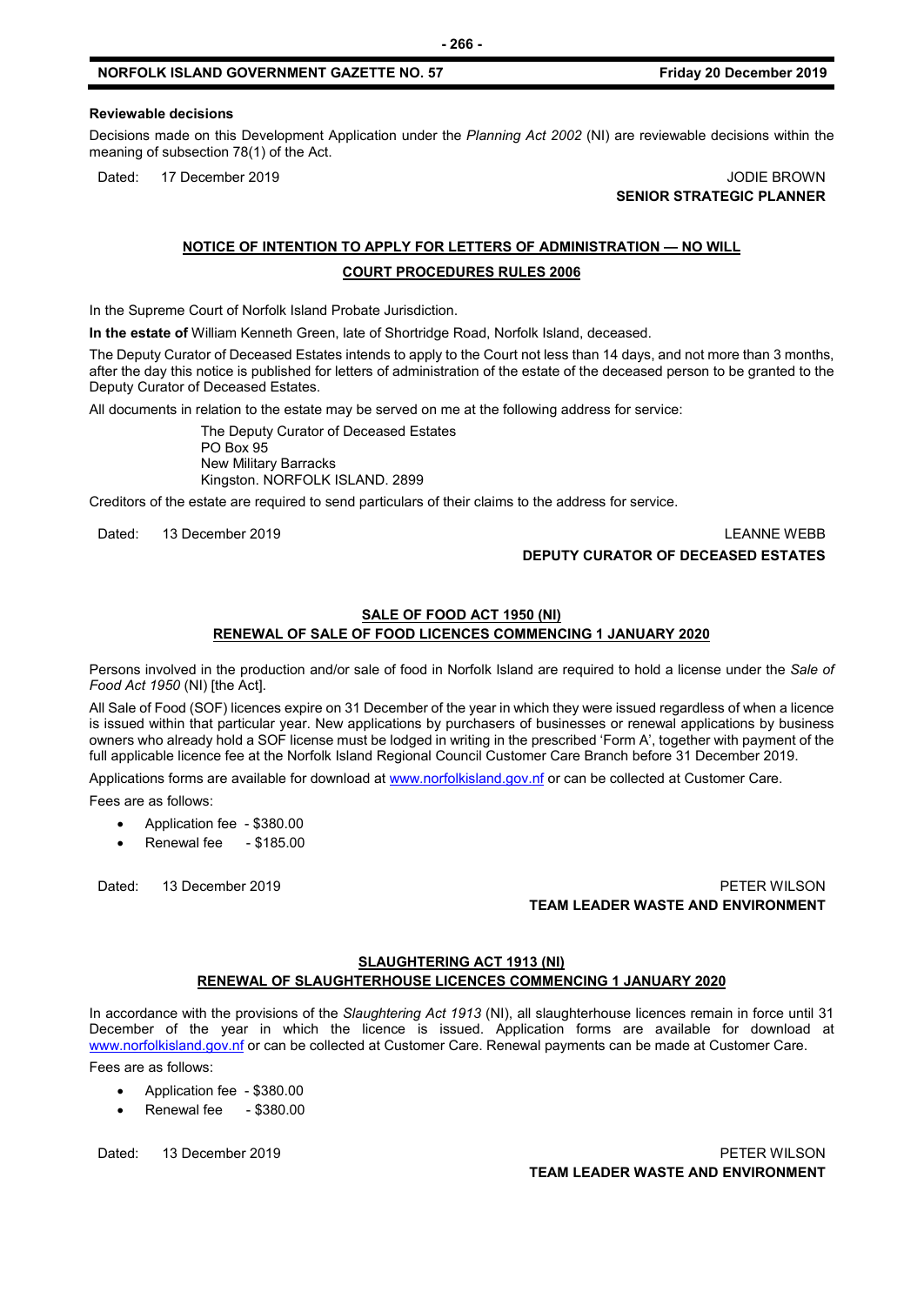# **NORFOLK ISLAND GOVERNMENT GAZETTE NO. 57 FIGULARY 20 December 2019**

# **PASTURAGE AND ENCLOSURE ACT 1949 (NI) APPLICATION FOR PASTURAGE RIGHTS FOR THE TWELVE MONTHS COMMENCING 1 APRIL 2020**

#### **Pasturage Rights Applications**

In accordance with sub-section 5(a) and (b) of the *Pasturage and Enclosure Act 1949* (NI) a cattle owner may on the form provided, and during the last 14 days of December in any year apply to the General Manager for a right of pasturage for the year commencing on the next succeeding 1 April.

Application forms may be obtained from the Norfolk Island Regional Council's website www.norfolkisland.gov.nf/council/council-documents/cattle, or from Customer Care, 9 New Cascade Road. Application forms can be lodged in person to Customer Care or via email **customercare@nirc.gov.nf.** 

To be eligible to be granted pasturage rights, an applicant must be an individual who:

- is at least 18 years of age, and
- must be an owner of stock.

There are a limited number of pasturage rights available. Due to insufficient feed and water due to continued drought, and the potential impact of the annual army grub infestation no additional pasturage rights will be granted in 2020- 2021. Furthermore, it is possible that the total number of pasturage rights could be reduced for 2020-2021.

The Norfolk Island Regional Council allocates pasturage rights according to its policies and procedures which are applicable at the time. The Depasturing Cattle Policy, amongst other things, details Cattle Owner Responsibilities and can be viewed a[t www.norfolkisland.gov.nf/sites/default/files/docs/NIRC/CouncilPolicies/4.05%20-](http://www.norfolkisland.gov.nf/sites/default/files/docs/NIRC/CouncilPolicies/4.05%20-%20Depasturing%20Cattle%20Policy.pdf) [%20Depasturing%20Cattle%20Policy.pdf](http://www.norfolkisland.gov.nf/sites/default/files/docs/NIRC/CouncilPolicies/4.05%20-%20Depasturing%20Cattle%20Policy.pdf)

#### **Fees**

The fee payable for each head of cattle over the age of 6 months is \$125.00 and is payable after an applicant is advised if they have been successful in securing pasturage right(s).

#### **NOTE:**

**PASTURAGE RIGHT APPLICATIONS RECEIVED BY THE NORFOLK ISLAND REGIONAL COUNCIL AFTER 31 DECEMBER 2019 CANNOT BE ACCEPTED.**

JAMES CASTLES<br>Dated: 12 December 2019 JAMES CASTLES **SENIOR ENVIRONMENTAL OFFICER**

#### **DOGS REGISTRATION ACT 1936 (NI)**

The public are reminded that dog registrations expire on 1 January 2020 and that the keeping of an unregistered dog is an offence.

It is the responsibility of the owner/keeper to ensure that any dog over the age of 6 months is registered and wearing a current registration tag issued by the Registrar of Dogs.

Owners of dogs are therefore encouraged to ensure that their dog is registered and that the identification tag is affixed to the dog within 14 days after it has been issued.

Application forms for registration of dogs are available online a[t www.norfolkisland.gov.nf/forms](http://www.norfolkisland.gov.nf/forms) or from the Registry Office during normal business hours.

Dated: 6 December 2019 ALLEN BATAILLE **REGISTRAR OF DOGS**

#### **ELECTRICITY SUPPLY ACT 1985 (NI) NOTICE TO CONSUMERS**

#### **PLEASE NOTE THAT:**

- 1. Under subsection 9(1) of the *Electricity Supply Act 1985* (NI), authorised officers will be entering lands island wide between the hours of 8am and 5pm from 16 December 2019 to 24 December 2019, for the purpose of reading electricity meters.
- 2. All dogs should be securely tethered or housed at the times specified above, to allow authorised officers to carry out their duty in safety.
- 3. Failure to securely tether or house a dog will result in an electricity meter not being read.
- 4. If an electricity meter on any land is not read as a result of a dog not being securely tethered or housed, the electricity supply to that land may be assessed.

Persistent failure to comply with the request to restrain dogs at the times when the meters are read, may result in disconnection of the service.

Dated: 14 December 2019 **JOHN CHRISTIAN TEAM LEADER ELECTRICITY**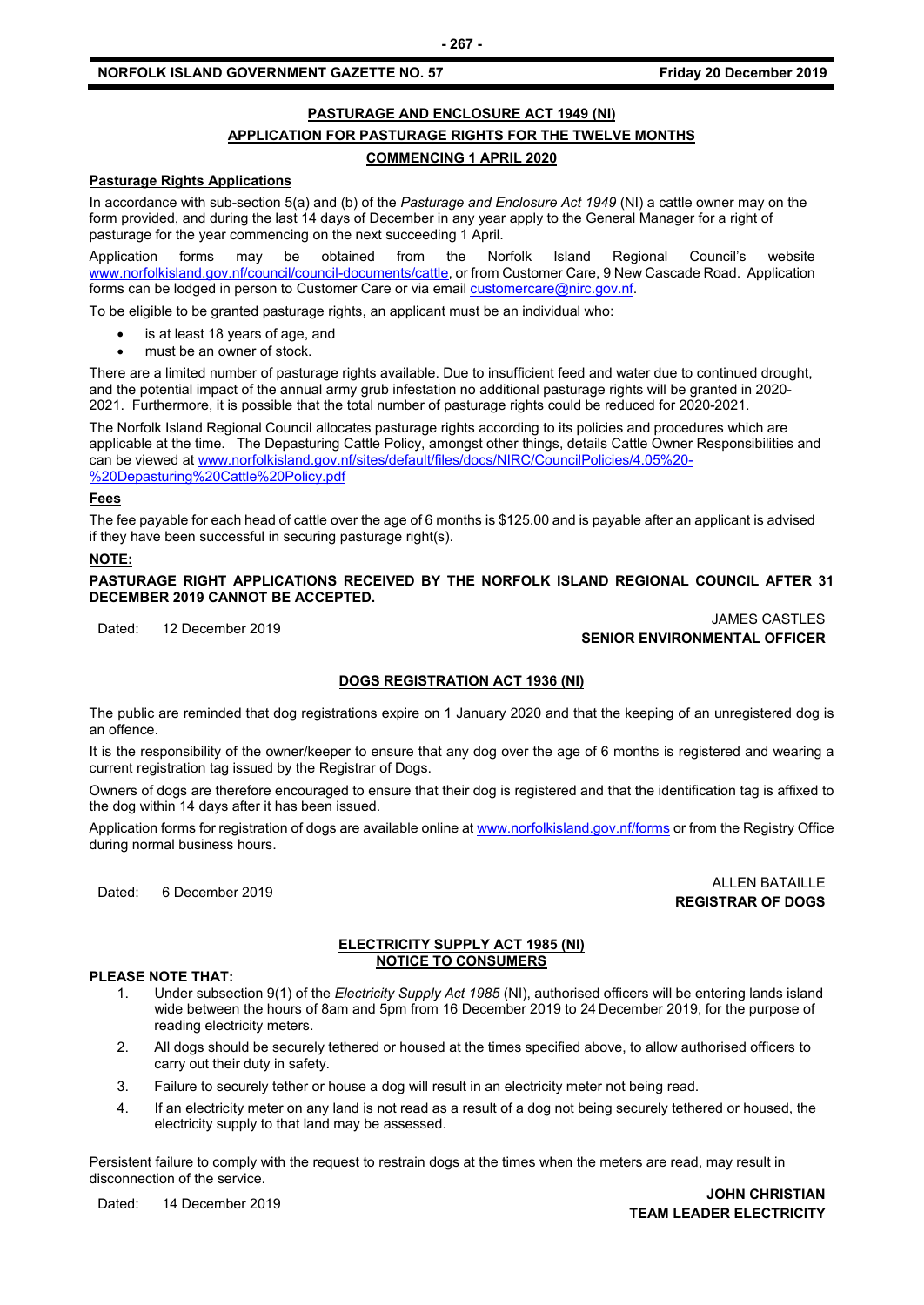# **PLANNING ACT 2002 (NI) SUBSECTION 11(1) NOTICE INVITATION FOR PUBLIC SUBMISSIONS ABOUT A DRAFT PLAN TO VARY THE NORFOLK ISLAND PLAN 2002**

I, Eric Hutchinson, Administrator of Norfolk Island and delegate of the Commonwealth Minister under Item 1.78 of the *Minister's Norfolk Island Delegation Instrument 2017 (No. 2)* (CTH), invite public submissions about a draft plan to vary the Norfolk Island Plan 2002, to allow *Subdivision – Major* to create two additional lots.

| <b>Applicants:</b>                            | David and Coral Bell                          |
|-----------------------------------------------|-----------------------------------------------|
| <b>Draft Plan No:</b>                         | PVA 03/2019                                   |
| The draft Plan applies to the following land: | Portion 47b1, 44 Martins Road, Norfolk Island |

#### **Public Exhibition**

An Application to Vary the Norfolk Island Plan was submitted under subsection 9(2) of the *Planning Act 2002* (NI) to allow use of designated land as described above, for *Subdivision - Major* as permissible with consent use or development to create 2 additional lots as shown in Draft Plan 03/2019. If approved, the plan variation would allow a development application for the proposed subdivision of Portion 47b1 Martins Road to be considered and determined.

In accordance with subsection 11(1) of the *Planning Act 2002* (NI)*,* the draft plan, as shown below, and the accompanying Plan Variation Application and reasons for the application are available for inspection, during business hours, between Monday 9 December 2019 and Monday 20 January 2020 at the Planning Office at the Norfolk Island Regional Council, New Military Barracks, Kingston.

#### Draft plan 03/2019

| Proposed | The Norfolk Island Plan 2002 (as amended) is amended as follows: |                                               |                                                                                       |  |  |  |
|----------|------------------------------------------------------------------|-----------------------------------------------|---------------------------------------------------------------------------------------|--|--|--|
| changes  | <b>SCHEDULE 2 – DEVELOPMENT OF SPECIFIC SITES</b>                |                                               |                                                                                       |  |  |  |
|          | <b>S2.1- SPECIFIC SITES SUBJECT TO CLAUSE 104</b>                |                                               |                                                                                       |  |  |  |
|          | To insert at the end of the Schedule:                            |                                               |                                                                                       |  |  |  |
|          | Lot                                                              | <b>Purpose</b>                                | <b>Conditions</b>                                                                     |  |  |  |
|          | Portion 47b1 Martins Road                                        | Subdivision into a<br>total of 3<br>portions. | As detailed in<br>the Notice of<br>for<br>Development<br>Decision<br>Application xxxx |  |  |  |
|          |                                                                  |                                               |                                                                                       |  |  |  |
|          |                                                                  |                                               |                                                                                       |  |  |  |

#### **Submissions**

Any person may make written submissions to the General Manager about this draft plan. All submissions must be received by Monday 20 January 2019 and signed by at least one person making the submission. If a submission objects to the draft plan, the grounds for objections must be specified in the submission.

Dated: 28 November 2019

| <b>ERIC HUTCHINSON</b>                    |
|-------------------------------------------|
| ADMINISTRATOR OF NORFOLK ISLAND           |
| AND DELEGATE OF THE COMMONWEALTH MINISTER |

#### **TRAFFIC ACT 2010 (NI)**

# **TEMPORARY CLOSURE OF ROAD FOR ROAD WORKS**

#### **CULVERT PIPE REPLACEMENT AND REPAIR**

#### **ANSON BAY ROAD – SECTION OF HEADSTONE ROAD TO THE GUN CLUB ON ANSON BAY ROAD**

I, Bruce Taylor, Acting Chief Executive Officer and Interim General Manager of the Norfolk Island Regional Council, under section 50 of the *Traffic Act 2010* (NI) **close** that part or parts of the road specified in Part 1 of the Schedule to all vehicular traffic (except any vehicle specified in Part 2 of the Schedule) for and during the period **8.00am to 4.00pm on and from Tuesday 7 January 2020 through to Friday 1 May 2020** as necessary for public safety purposes and as I am of the opinion it is necessary or desirable to do so in order to carry out **CULVERT PIPE REPLACEMENT AND REPAIR**.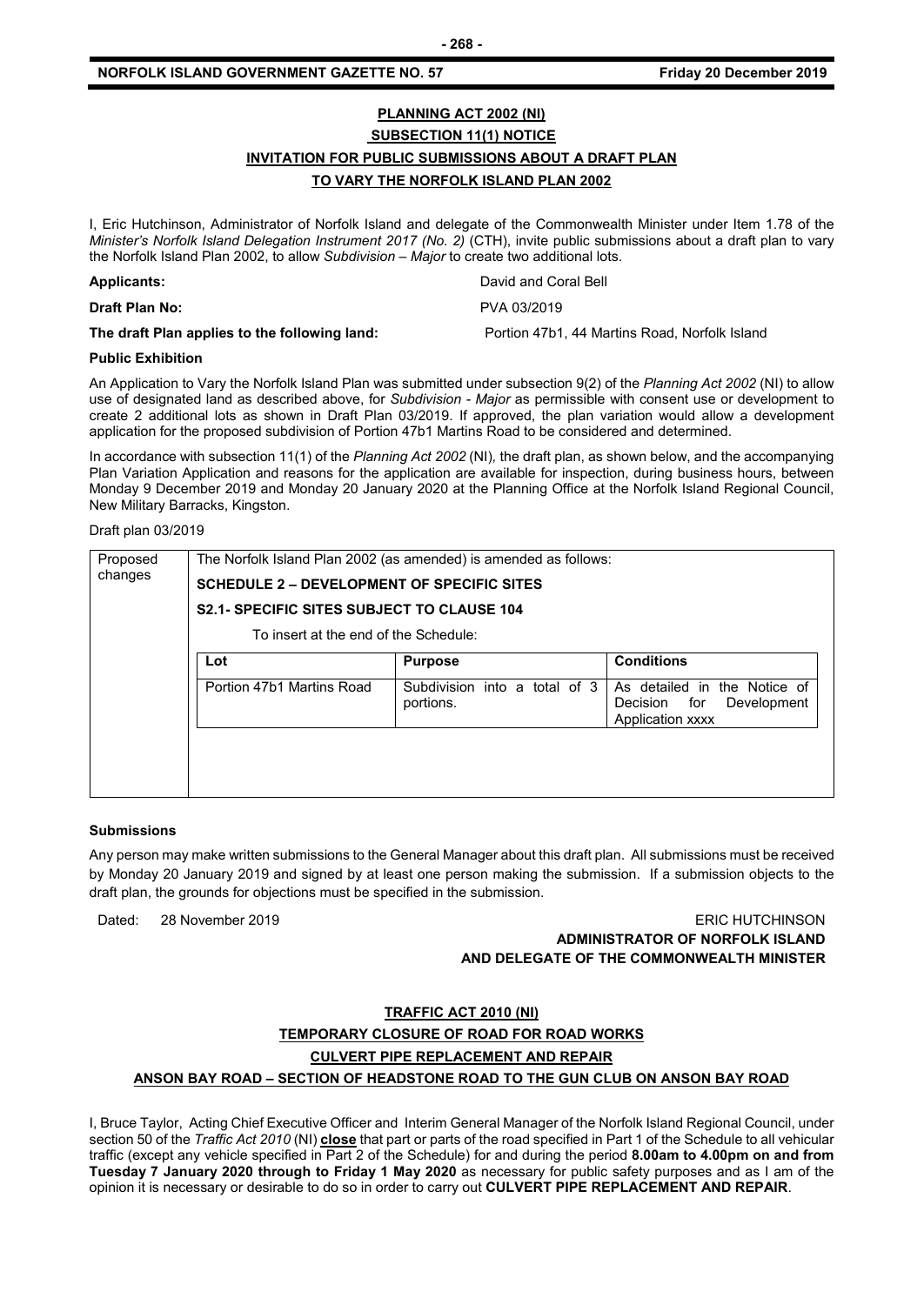## **NORFOLK ISLAND GOVERNMENT GAZETTE NO. 57** *CONDUCTER STATE STATE STATE STATE STATE STATE STATE STATE STATE STATE STATE STATE STATE STATE STATE STATE STATE STATE STATE STATE STATE STATE STATE STATE STATE STATE STATE STATE*

## **SCHEDULE**

**Part 1** – Part Road Closure: That part of Anson Bay Road, from a section of Headstone Road to the Gun Club on Anson Bay Road, for the purpose of culvert/pipe replacement and repair as shown on the attached plan and map. The start and end of the road works site to be as officially signposted by the Council or as directed by Council workers at the works site or as directed by police from time to time during the period which from time to time may be a closure of all of the road or a closure of only a part of the road or a closure of one or more carriageways of Anson Bay Road as needed for the culvert works.

**Part 2** - Exempted classes of vehicles –

- (a) Vehicles and plant authorised by the Interim General Manager of the Norfolk Island Regional Council or delegate thereof for delivery of goods or services;
- (b) Council vehicles and plant involved on official business;
- (c) Police, ambulance, fire services and emergency vehicles on official business;<br>(d) Vehicles authorised by OIC Police or delegate thereof.
- Vehicles authorised by OIC Police or delegate thereof.



Dated: 2 December 2019 BRUCE TAYLOR **ACTING CHIEF EXECUTIVE OFFICER**

# **TRAFFIC ACT 2010 (NI) TEMPORARY CLOSURE OF ROAD: MOVEMENT OF WIDE AND HEAVY VEHICLES MARSHS ROAD FROM STOCKYARD ROAD TO BALL BAY**

I, Lotta Jackson, Chief Executive Officer and General Manager of the Norfolk Island Regional Council, under section 50 of the *Traffic Act 2010* (NI), temporarily close that part or parts of the road specified in Part 1 of the Schedule to all vehicular traffic (except any vehicle specified in Part 2 of the Schedule) **for a 24 hour period each day from 6:00am from Wednesday 9 October 2019 to 6:00am on Tuesday 31 March 2020** as I am of the opinion it is necessary or desirable to do so for public safety purposes and to enable Boral Resources QLD Pty Limited to receive and move vehicles, plant, equipment and materials from Ball Bay's temporary groyne involving the operation of wide and heavy vehicles and for related purposes.

#### **SCHEDULE**

Part 1 – Partial Road Closure: That part or parts of the roads comprising Marshs Road from Stockyard Road to Ball Bay. Part 2 - Exempted classes of vehicles: